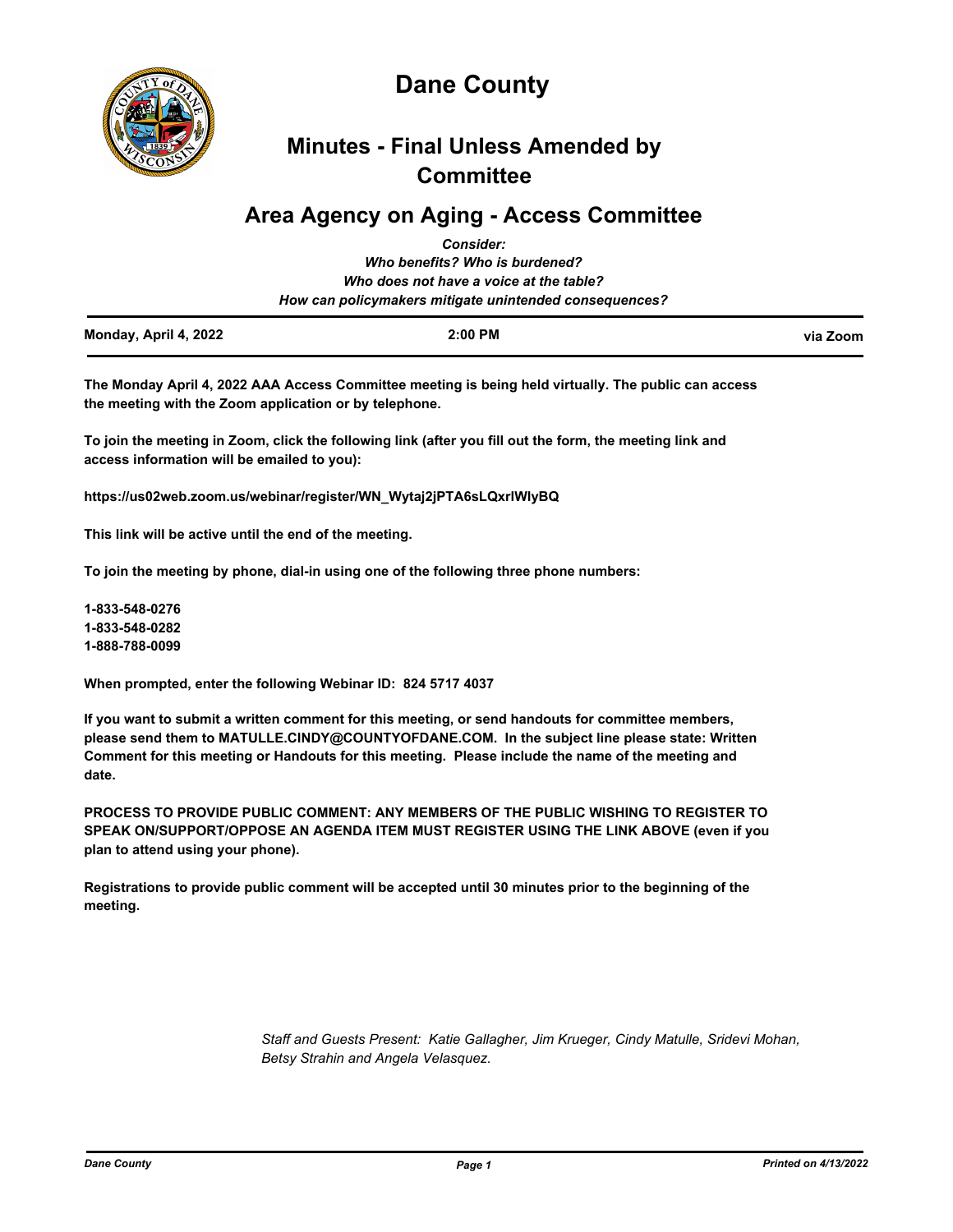### **A. Call To Order**

**Chair HOCHKAMMER called the meeting to order at 2pm. (Insert Attendance)**

**Chair HOCHKAMMER announced that Sridevi Mohan is the new AAA Manager. MOHAN gave a brief background.**

- Present 8 BARBARA BOUSTEAD, JENNIFER BROWN, GERRY DERR, JON HOCHKAMMER, CAROL LORENZ, SRIDEVI MOHAN, KATE MCGINNITY, and DIANE FARSETTA
- **Absent** 1 DIANNE LEIGH

#### **B. Consideration of Minutes**

2021 February 7, 2022 Minutes

#### [MIN-645](http://dane.legistar.com/gateway.aspx?m=l&id=/matter.aspx?key=22322)

*Attachments:* [2022\\_0207\\_AAA Access Committee Minutes](http://dane.legistar.com/gateway.aspx?M=F&ID=9457e19c-5345-4017-b4c6-f3cd8be88b54.pdf)

**A motion was made by LORENZ, seconded by MCGINNITY, that the minutes be approved. The motion carried by the following vote:**

**Ayes:** BOUSTEAD, BROWN, DERR, HOCHKAMMER, LORENZ, MOHAN, MCGINNITY 8 and Farsetta

**Absent:** 1 - LEIGH

#### **C. Action Items**

1. Nomination of Committee Chair and Vice-Chair

*HOCHKAMMER volunteered to stay on as Chair unless there were any other nominations. No other nominations were presented.*

**A motion was made by DERR, seconded by BROWN, to approve HOCHKAMMER as the AAA Access Committee Chair. The motion carried by the following vote:**

Ayes: 8 - BOUSTEAD, BROWN, DERR, HOCHKAMMER, LORENZ, MOHAN, MCGINNITY and Farsetta

**Absent:** 1 - LEIGH

*BROWN volunteered and LORENZ nominated BROWN to serve as Vice-Chair. No other nominations were presented.*

**A motion was made by LORENZ, seconded by BOUSTEAD, to approve BROWN as the AAA Access Committee Vice-Chair. The motion carried by the following vote:**

- **Ayes:** BOUSTEAD, BROWN, DERR, HOCHKAMMER, LORENZ, MOHAN, MCGINNITY 8 and Farsetta
- **Absent:** 1 LEIGH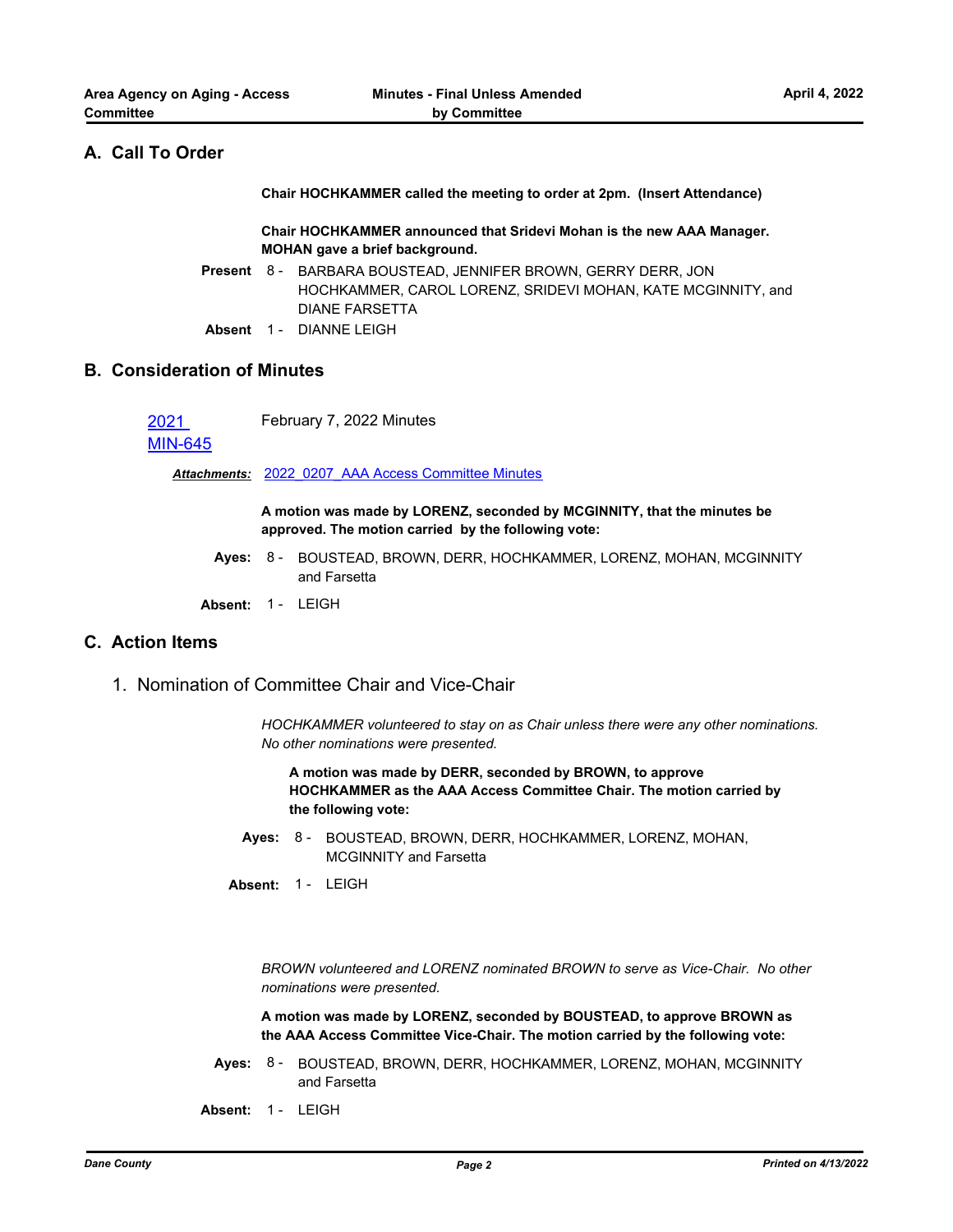#### 2. 2023 Case Management Formula

2021

Case Management Formula

[ACT-486](http://dane.legistar.com/gateway.aspx?m=l&id=/matter.aspx?key=22384)

*Attachments:* [Case Management Formula](http://dane.legistar.com/gateway.aspx?M=F&ID=c2c33891-f902-49ef-934e-d0b02ddb2c7d.docx)

*AAA Aging Program Specialist Angela Velasquez presented the formula to committee members. Discussion among members about how this formula was created so there is equity in services provided. VELASQUEZ is researching the FTE of the contracts to determine if Case Managers are meeting the requirement or are we asking too much of them. BOUSTEAD wanted to make sure that the 2020 Census data will used instead of the 2010 Census as minority populations have shifted during that time.*

**A motion was made by BOUSTEAD, seconded by MCGINNITY, to approve the Case Management Formula for funding cased on presentation. The motion carried by the following vote:**

- **Ayes:** BOUSTEAD, BROWN, DERR, HOCHKAMMER, LORENZ, MOHAN, MCGINNITY and Farsetta Ayes:  $8 -$
- **Absent:** 1 LEIGH

#### **D. Presentations**

1. 2021 Case Management Survey Results

2021 2021 Case Management Survey Results

### [PRES-234](http://dane.legistar.com/gateway.aspx?m=l&id=/matter.aspx?key=22320)

*Attachments:* [PREZ2021 - AAA Case Management Survey - Access Committee](http://dane.legistar.com/gateway.aspx?M=F&ID=e87ea60e-49fb-403e-8ca3-836474abf094.pptx)

*Dane County Human Services Program Analyst Betsy Strahin presented to summary of the Case Management survey that was sent to clients. Strahin asked questions from board members. VELASQUEZ shared that NewBridge Latinx Coordinator left during the time of survey and data for those clients was not gathered with the staffing shortage and case management having 8-10 week waiting list. VELASQUEZ mentioned this is a department wide issue* 

*NewBridge Associate Director Katie Gallagher shared they tried to find volunteers to help with getting the Spanish Speaker survey done but the case management time is so behind they were not able to assist with this either.*

*NewBridge Executive Director Jim Krueger shared many of their Spanish speaking older adults cannot read Spanish and would take a great deal of time to complete. This is another barrier to getting the survey completed. Krueger would like Dane County to hire Spanish-speaking staff to do these surveys as one survey could take three hours to complete. Krueger asked that other surveys not be done during the Medicare-D Open Enrollment time.*

#### 2. WI DOT & UW-Milwaukee Transportation Study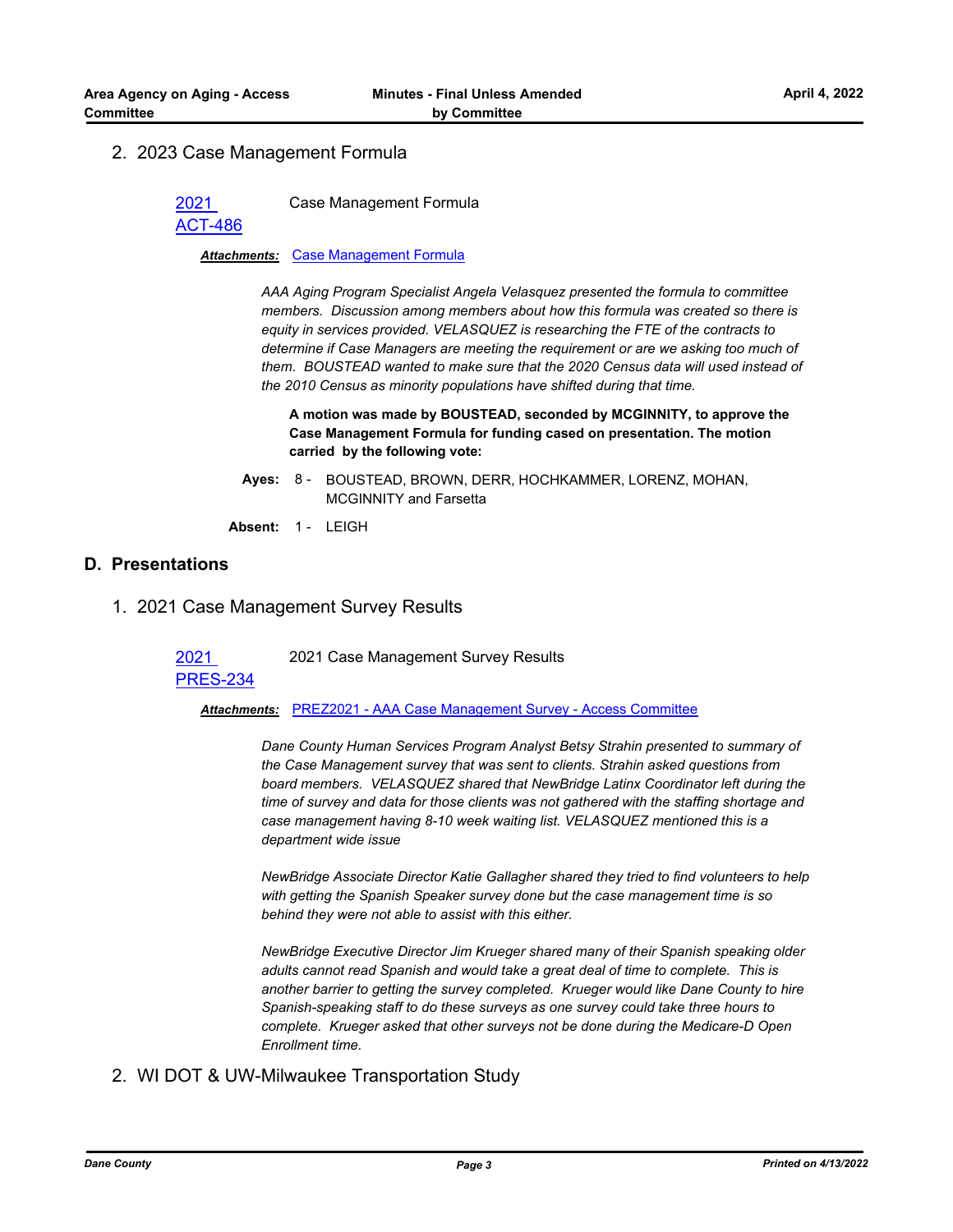#### 2021 [PRES-238](http://dane.legistar.com/gateway.aspx?m=l&id=/matter.aspx?key=22352) 2021 Transportation Survey

#### *Attachments:* [Older Adult Transportation Service Survey](http://dane.legistar.com/gateway.aspx?M=F&ID=7c053b60-c9c9-456c-8465-4eabb55a9dc1.pptx)

*VELASQUEZ presented the slideshow of a transportation survey data collected by UW-Milwaukee in the summer of 2021. The survey included internet access questions, as the State of Wisconsin Medicare transportation is very heavy on scheduling rides using technology requiring comfort in using smart phones with internet access. VELASQUEZ answered Committee Member's questions. FARSETTA mentioned having Eric from the State of Wisconsin Transportation office as being involved in studying the needs or rural seniors.*

#### **E. Reports to Committee**

#### 1. 2023 AAA Budget Priorities

*VELASQUEZ talked about how housing and transportation came up as the top two areas of concern from the Case Management data over the past year. Focal Point Director's brought up Case Management as an area where more funding is needed. The population of aging adults continues to grow and the complexity of cases is taking longer to process. The number of people that are being seen is decreasing because of the increase for time dedicated to the older adults being served now. More staff is needed to process more older adults. This has been the only area raised to date by focal points that is in need for more funding. VELASQUEZ is looking at staffing and time committed to each case to determine what/where the need is.*

2. Chair & Staff Reports

*None.*

#### **F. Future Meeting Items and Dates**

Next meeting: Monday, 2 May 2022, 2 pm via Zoom

*Future Topic: Discussion of the State of Wisconsin transportation program Veyo.*

#### **G. Public Comment on Items not on the Agenda**

*None.*

#### **H. Such Other Business as Allowed by Law**

*None.*

#### **I. Adjournment**

**A motion was made by BOUSTEAD, seconded by HOCHKAMMER, that the meeting be adjourned at 3:37 pm. The motion carried unanimously on voice vote.**